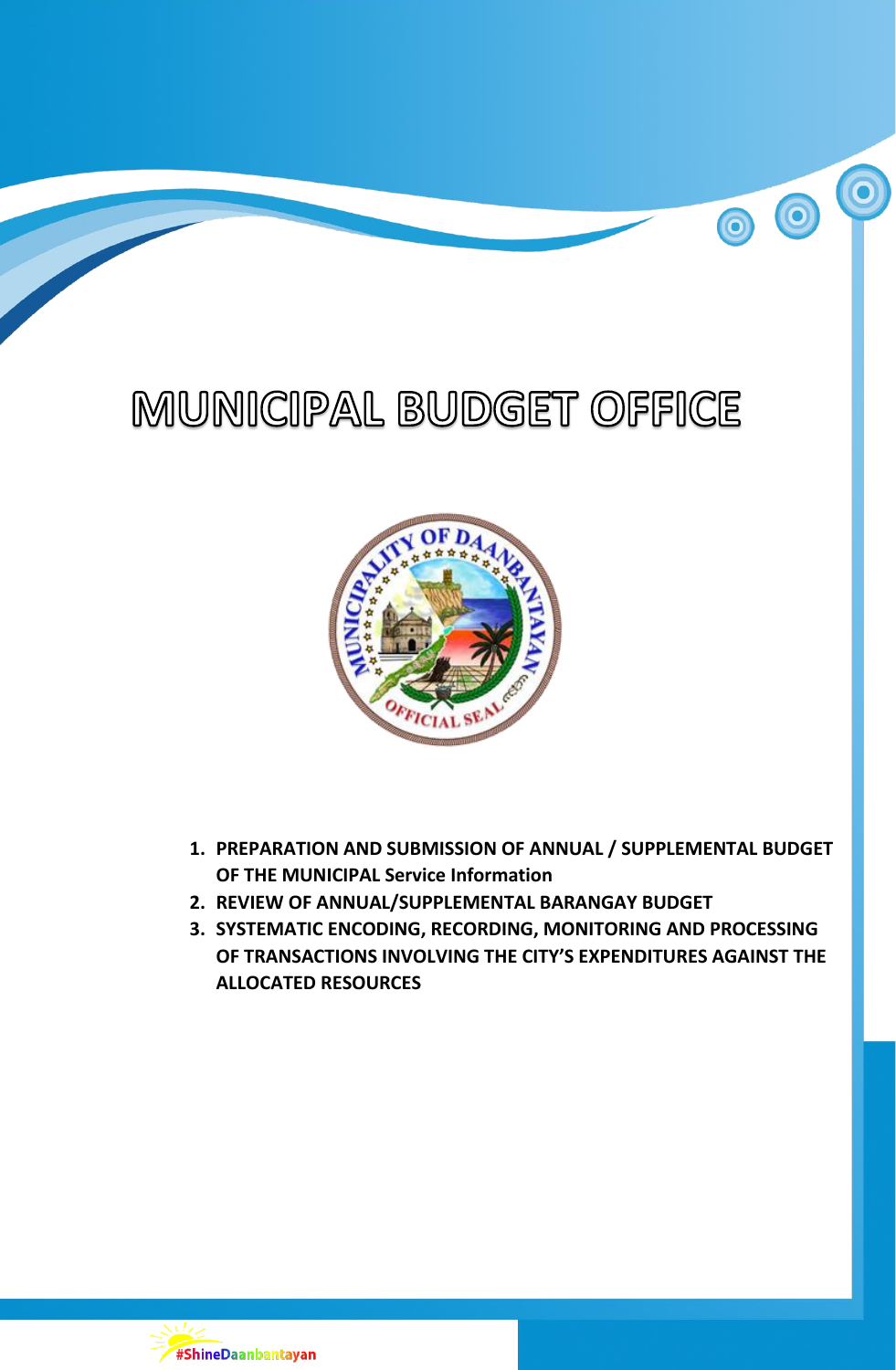

## **I. PREPARATION AND SUBMISSION OF ANNUAL / SUPPLEMENTAL BUDGET OF THE MUNICIPAL Service Information:**

**Review and consolidates the budget proposals of different offices and departments of the Municipality to determine the compliance with budgetary requirements and guidelines of governing agencies like DBM, DILG, COA and Other Agencies**

| <b>OFFICE OR DIVISION</b>                                                                                |              |                                                                                                                           |                                                                                                                                                                        | <b>MUNICIPAL BUDGET OFFICE</b> |                                                                                                                 |                                         |                                     |  |  |
|----------------------------------------------------------------------------------------------------------|--------------|---------------------------------------------------------------------------------------------------------------------------|------------------------------------------------------------------------------------------------------------------------------------------------------------------------|--------------------------------|-----------------------------------------------------------------------------------------------------------------|-----------------------------------------|-------------------------------------|--|--|
| <b>CLASSIFICATION</b>                                                                                    |              |                                                                                                                           |                                                                                                                                                                        | Simple                         |                                                                                                                 |                                         |                                     |  |  |
| <b>TYPE OF TRANSACTION</b>                                                                               |              |                                                                                                                           |                                                                                                                                                                        | G2G - Government to Government |                                                                                                                 |                                         |                                     |  |  |
| <b>WHO MAY AVAIL</b>                                                                                     |              |                                                                                                                           |                                                                                                                                                                        |                                | All Offices / Departments of the Municipality                                                                   |                                         |                                     |  |  |
| <b>CHECKLIST OF REQUIREMENTS</b>                                                                         |              |                                                                                                                           |                                                                                                                                                                        |                                | <b>Where to Secure</b>                                                                                          |                                         |                                     |  |  |
| Budget Proposals with Prescribed Budget Preparation Forms                                                |              |                                                                                                                           |                                                                                                                                                                        |                                | To be prepared by the department/office                                                                         |                                         |                                     |  |  |
|                                                                                                          | $\mathbf{1}$ | LBP Form No. 1 - Budget of Expenditures and<br><b>Sources of Financing</b>                                                |                                                                                                                                                                        |                                |                                                                                                                 |                                         |                                     |  |  |
|                                                                                                          | 2            | LBP Form No. 2 - Programmed Appropriation and<br>Obligation by Object of Expenditure                                      |                                                                                                                                                                        |                                |                                                                                                                 |                                         |                                     |  |  |
|                                                                                                          | 3            | LBP Form No. 3 - Plantilla of LGU Personnel                                                                               |                                                                                                                                                                        |                                |                                                                                                                 |                                         |                                     |  |  |
|                                                                                                          | 4            | LBP Form No. 4 - Mandate, Vision/Mission, Major<br>Final Output, Performance Indicators and Targets<br>Personnel Schedule |                                                                                                                                                                        |                                |                                                                                                                 | To be prepared by the department/office |                                     |  |  |
|                                                                                                          | 5            | LBP Form No. 5 -Statement of Indebtedness                                                                                 |                                                                                                                                                                        |                                |                                                                                                                 |                                         |                                     |  |  |
|                                                                                                          | 6            | LBP Form No. 6 - Statement of Statutory and<br><b>Contractual Obligations and Budgetary</b><br>Requirements               |                                                                                                                                                                        |                                |                                                                                                                 |                                         |                                     |  |  |
|                                                                                                          | 7            | LBP Form No. 7 - Statement of Fund Allocation by<br>Sector                                                                |                                                                                                                                                                        |                                |                                                                                                                 |                                         |                                     |  |  |
| <b>CLIENT STEPS</b>                                                                                      |              |                                                                                                                           | <b>AGENCY ACTIONS</b>                                                                                                                                                  |                                | <b>FEES TO</b><br><b>BE PAID</b>                                                                                | <b>PROCESSING</b><br><b>TIME</b>        | <b>PERSON</b><br><b>RESPONSIBLE</b> |  |  |
|                                                                                                          |              |                                                                                                                           | Confer with the City Finance<br>Committee in coordination<br>with the revenue generating<br>departments to determine<br>budgetary ceiling / income<br>estimates        |                                | Local Finance<br>None<br>1 day<br>Committee (Eva De<br>Leon, Ronelo Dapat,<br>Dale Mito Diano,<br>Marissa Cruz) |                                         |                                     |  |  |
| Receive budget call (memorandum/letter)<br>from LCE and prepare budget proposals<br>with necessary forms |              |                                                                                                                           | Disseminate memorandum<br>letter with attached Budget<br>Call, required budgetary forms<br>and calendar of activities<br>stating the submission of<br>budget proposals |                                | None                                                                                                            | 1 day                                   | Rommel Condino                      |  |  |
|                                                                                                          |              |                                                                                                                           |                                                                                                                                                                        |                                |                                                                                                                 |                                         |                                     |  |  |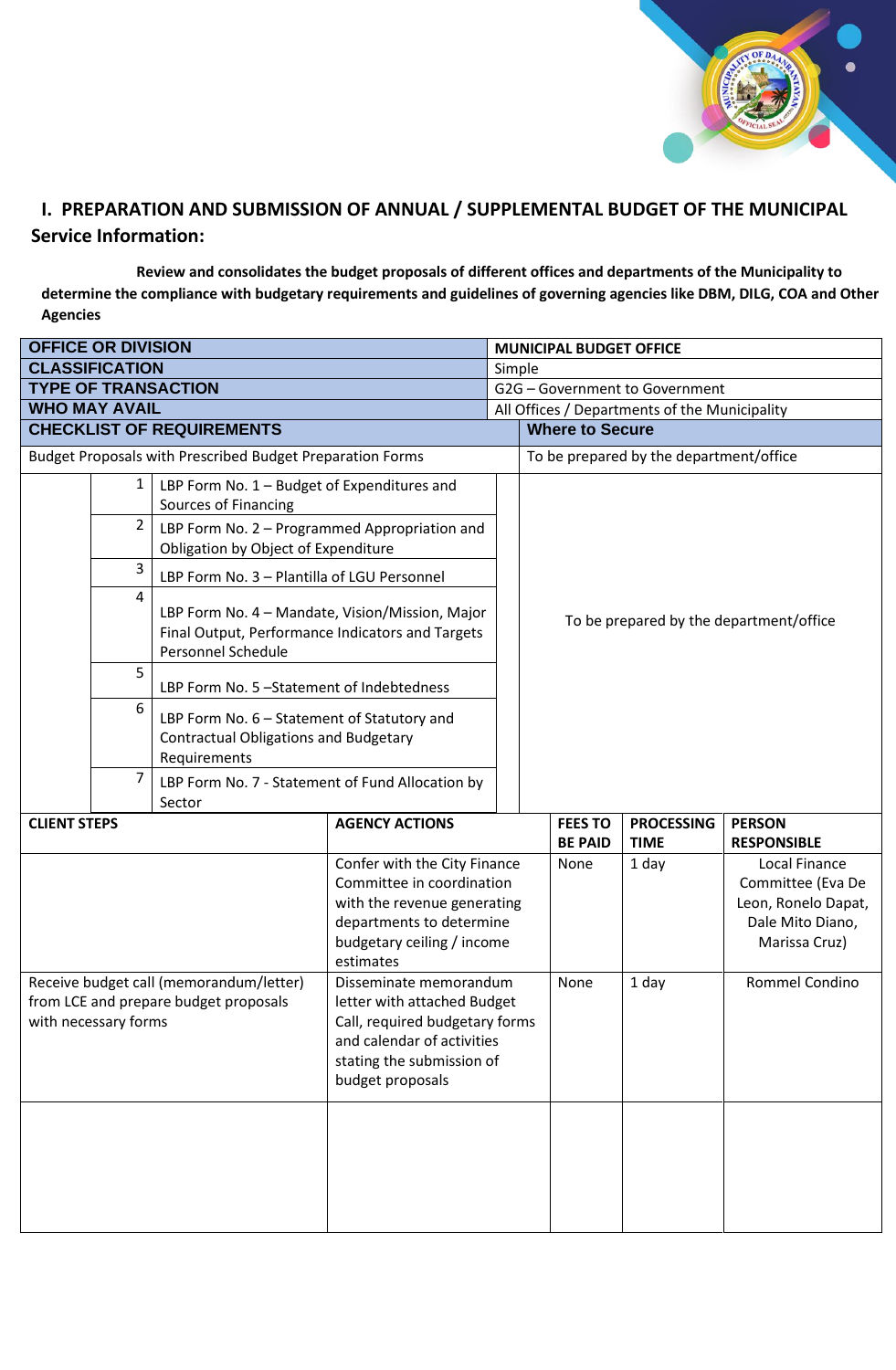

| Submit the Budget<br>Proposals to the Municipal<br><b>Budget Office</b>             | Budget Officer reviews the budget<br>Proposals of various office /<br>departments                                                                               | None        | 30 days<br>( July - 15<br>to August<br>15) | Marissa Cruz-MBO                                                                         |  |  |
|-------------------------------------------------------------------------------------|-----------------------------------------------------------------------------------------------------------------------------------------------------------------|-------------|--------------------------------------------|------------------------------------------------------------------------------------------|--|--|
|                                                                                     | All Budget Proposals will be<br>consolidated by the Budget Officer<br>for submission to the Local Finance<br>Committee and conduct technical<br>budget hearings |             |                                            | Local Finance Committee (Eva De<br>Leon, Ronelo Dapat, Dale Mito<br>Diano, Marissa Cruz) |  |  |
| Local Finance Committee<br>Members will evaluate all<br>the budget proposals        | Prepares the consolidated Executive<br><b>Budget</b>                                                                                                            | None        | 53 days                                    | Marissa Cruz-MBO, Rommel<br>Condino. Jessa Mondejar                                      |  |  |
|                                                                                     | Prepares the Budget Message                                                                                                                                     |             |                                            | Mayor, Marissa Cruz                                                                      |  |  |
| Submit the Executive<br>Budget to the Sangguniang<br>Panlungsod for<br>deliberation | Authorization of Budget is done<br>through an Appropriation Ordinance<br>enacted by the Sanggunian and<br>forwarded to Sangguniang<br>Panlalawigan              | <b>None</b> | On or<br>before<br>October 1               | Sangguniang Panlungsod                                                                   |  |  |
| <b>END OF TRANSACTION</b>                                                           |                                                                                                                                                                 |             |                                            |                                                                                          |  |  |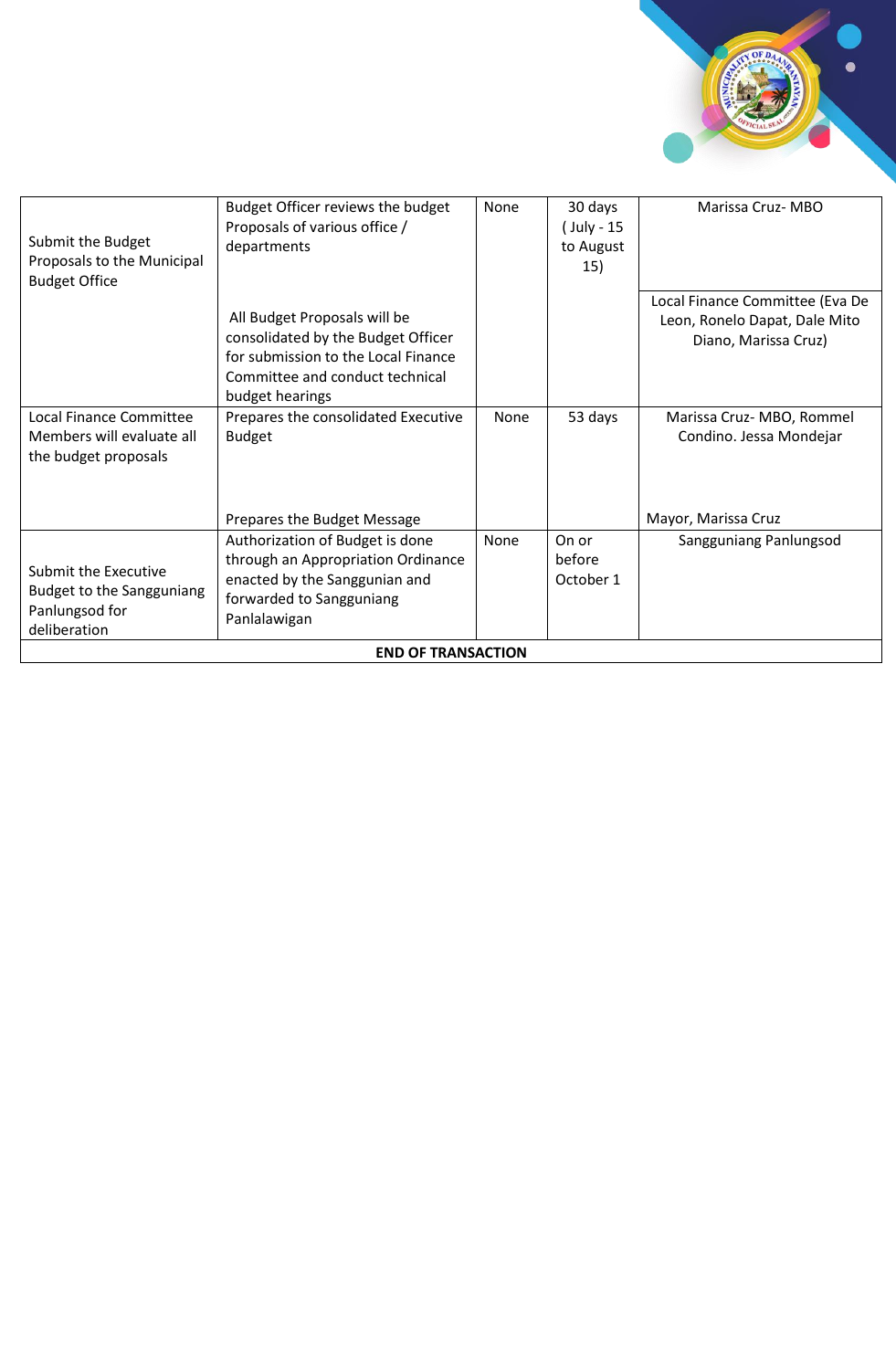

# **II. REVIEW OF ANNUAL/SUPPLEMENTAL BARANGAY BUDGET**

**Service Information:**

**Conduct initial review of the submitted Barangay Annual / Supplemental Budget of the 20 barangays of Daanbantayan.**

| <b>OFFICE OR DIVISION</b>  |                                                                                                                 | <b>MUNICIPAL BUDGET OFFICE</b>                                                                       |  |                                    |  |  |  |
|----------------------------|-----------------------------------------------------------------------------------------------------------------|------------------------------------------------------------------------------------------------------|--|------------------------------------|--|--|--|
| <b>CLASSIFICATION</b>      |                                                                                                                 | Simple                                                                                               |  |                                    |  |  |  |
| <b>TYPE OF TRANSACTION</b> |                                                                                                                 | G2G - Government to Government                                                                       |  |                                    |  |  |  |
| <b>WHO MAY AVAIL</b>       |                                                                                                                 | Barangay officials and residents concerned:                                                          |  |                                    |  |  |  |
|                            | <b>CHECKLIST OF REQUIREMENTS</b>                                                                                |                                                                                                      |  | <b>Where to Secure</b>             |  |  |  |
|                            |                                                                                                                 |                                                                                                      |  |                                    |  |  |  |
| 1                          | <b>Budget Message</b>                                                                                           |                                                                                                      |  |                                    |  |  |  |
| $\overline{2}$             |                                                                                                                 | Certification of Actual Income (Next Preceding Year)                                                 |  |                                    |  |  |  |
| 4                          | Certification of Additional Income (For<br><b>Supplemental Budget)</b>                                          |                                                                                                      |  |                                    |  |  |  |
| 5                          | <b>Appropriation Ordinance</b>                                                                                  |                                                                                                      |  |                                    |  |  |  |
| 6                          | BBP Form No. 1 Budget of Expenditures and Sources<br>of Financing                                               |                                                                                                      |  |                                    |  |  |  |
| 7                          | BBP Form No. 2 Programmed Appropriation by PPA,<br>Expense Class, Object of Expenditure and Expected<br>Results |                                                                                                      |  |                                    |  |  |  |
| 8                          |                                                                                                                 | LBP Form No. 2-A - Programmed Appropriation<br>and Obligation for Special Purpose Appropriations     |  |                                    |  |  |  |
| 9                          | BBP Form No. 3 (Plantilla of Personnel)                                                                         |                                                                                                      |  |                                    |  |  |  |
| 10                         |                                                                                                                 | BBP Form No. 4 (Statement of Indebtedness)                                                           |  |                                    |  |  |  |
| 11                         |                                                                                                                 | BBP Form No. 455 - Statement of Funding Sources                                                      |  | To be prepared by barangay concern |  |  |  |
|                            | (For Supplemental Budget)                                                                                       |                                                                                                      |  |                                    |  |  |  |
| 12                         |                                                                                                                 | Barangay Development Investment Plan (BDIP)                                                          |  |                                    |  |  |  |
| 13                         | Annual Investment Program (AIP)                                                                                 |                                                                                                      |  |                                    |  |  |  |
| 14                         |                                                                                                                 | GAD Plan and Budget with Municipal Planning and<br><b>DILG Certificate of Review and Endorsement</b> |  |                                    |  |  |  |
| 15                         | <b>BDRRMF Plan with Barangay Resolution duly</b><br>certified by the MDRRMO                                     |                                                                                                      |  |                                    |  |  |  |
| 16                         |                                                                                                                 | Senior Citizen and PWD Plan and Budget                                                               |  |                                    |  |  |  |
| 17                         | <b>BCPC Plan and Budget</b>                                                                                     |                                                                                                      |  |                                    |  |  |  |
| 18                         | Agriculture and Fishery Plan                                                                                    |                                                                                                      |  |                                    |  |  |  |
| 19                         | Culture & Heritage Plan                                                                                         |                                                                                                      |  |                                    |  |  |  |
| 20                         |                                                                                                                 | Integrated Coastal Resource and Management                                                           |  |                                    |  |  |  |
| 21                         | PPA's for Solo Parent                                                                                           |                                                                                                      |  |                                    |  |  |  |
| 22                         | Solid Waste Management Plan                                                                                     |                                                                                                      |  |                                    |  |  |  |
|                            |                                                                                                                 |                                                                                                      |  |                                    |  |  |  |
| 23                         | <b>Special Activities)</b>                                                                                      | Barangay Plans, PPA and Work Programs (Health<br>and Nutrition, BADAC, Peace and Order, and other    |  |                                    |  |  |  |
| 24                         | Annual Procurement Plan (APP)                                                                                   |                                                                                                      |  |                                    |  |  |  |
| 25                         | For Sangguniang Kabataan                                                                                        |                                                                                                      |  |                                    |  |  |  |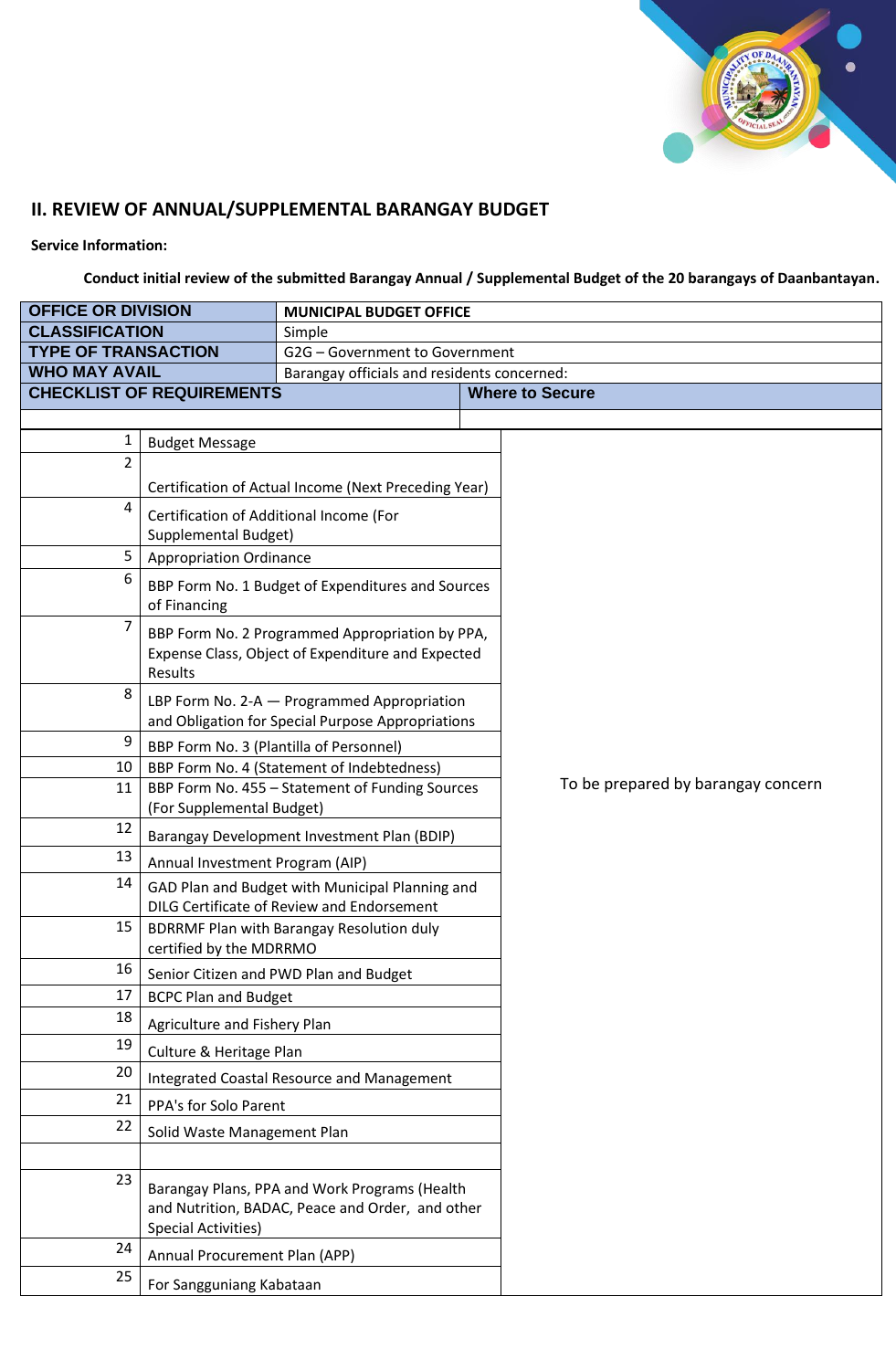

|                                                                                                          | 1. Comprehensive Barangay Youth Development<br>Plan (CBYDP) |                                                                                                            |                                  |  |                                  |                           |
|----------------------------------------------------------------------------------------------------------|-------------------------------------------------------------|------------------------------------------------------------------------------------------------------------|----------------------------------|--|----------------------------------|---------------------------|
|                                                                                                          | 2. Barangay Youth Investment Program (ABYIP)                |                                                                                                            |                                  |  |                                  |                           |
| 3. SK Resolution (Appropriation Ordinance for<br>Annual Budget and Annual Appropriation Form             |                                                             |                                                                                                            |                                  |  |                                  |                           |
| <b>CLIENT STEPS</b>                                                                                      |                                                             | <b>AGENCY ACTIONS</b>                                                                                      | <b>FEES TO</b><br><b>BE PAID</b> |  | <b>PROCESSING</b><br><b>TIME</b> | <b>PERSON RESPONSIBLE</b> |
| 1.) Submit Barangay<br>Annual / Supplemental<br><b>Budget with complete</b><br>documents as required     |                                                             | Receive the Proposed Barangay<br>Annual / Supplemental Budget<br>Distribute to assigned budget<br>reviewer | <b>NONE</b>                      |  | 10 minutes                       | Jessa Mondejar            |
| <b>Barangay Treasurer's</b><br>reports to City Budget<br>Office to verify and<br>comply the deficiencies |                                                             | Check attached documents (per<br>checklist) stamping of date and time<br>received                          | <b>NONE</b>                      |  | 5 days                           | Marissa Cruz              |
|                                                                                                          |                                                             | Check, Review, Evaluate, Process<br>and Sign                                                               |                                  |  |                                  |                           |
| Resubmit of corrected<br>and complete set of<br>Barangay Annual /<br><b>Supplemental Budget</b>          |                                                             | Prepare transmittal letter and<br>forward to Mayor's Office for<br>approval                                |                                  |  |                                  |                           |
|                                                                                                          |                                                             | Endorse approved barangay budgets<br>to the concerned barangays                                            | <b>NONE</b>                      |  | 1 day                            | Jessa Mondejar            |
| <b>END OF TRANSACTION</b>                                                                                |                                                             |                                                                                                            |                                  |  |                                  |                           |